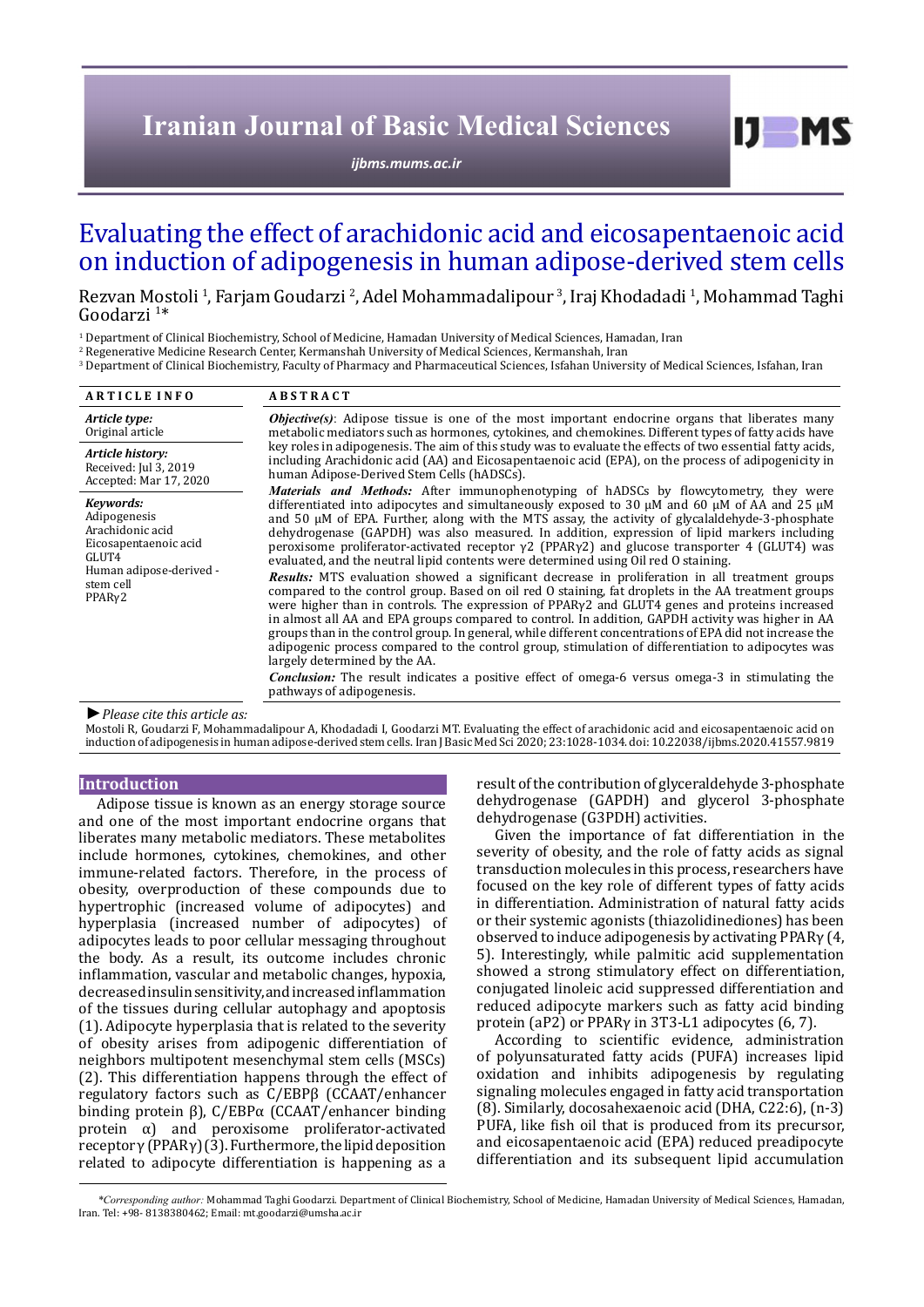(9). On the other hand, administration of n-3 PUFA contributes to an increase in the expression of PPARγ, adipogenesis, lipid droplets, and the spread of adipose tissue during a positive energy balance (10). In addition to n-3 PUFA, arachidonic acid (AA) as the n-6 PUFA, is another fatty acid supplementation that is abundant in the Western diet and is important as a signaling molecule (11). Eicosanoids as the most important groups of bioactive lipid mediators are derived from AA and modulate multiple mechanisms in relation to adipocyte metabolism (12). AA can inhibit adipocyte differentiation, via generation of prostaglandin F2α (PGF<sub>2a</sub>) through cyclooxygenases (COXs) and regulation of adipocyte protein 2 (aP2) (11). Furthermore, while it accelerates early differentiation by lipooxygenase (LOX), it could hamper adipocyte differentiation by COX in long-term treatment. In comparison between n-6 and n-3 fatty acid supplementation in the adipogenesis process, it has been recently documented that increase the ratio of n-6/n-3 in human milk is considered one of the potential markers of childhood obesity (13). Therefore, according to the abovementioned, no clear panel in relation to precise n-6 and n-3 compounds has been shown on the adipogenesis process. Therefore, in this study, the effect of these two agents (AA and EPA) was investigated in the cellular level of adipocyte differentiation.

## **Materials and Methods**

## *Isolation and preparation of adipose-derived mesenchymal stem cells*

The isolation of MSCs was carried out by employing the discarded lipoaspirates. The ethical committee of Hamadan University of Medical Sciences approved the protocol of this study. Accordingly, the isolated cells were prepared from healthy women (n=4) aged between 25 to 35 years old. After washing of fresh lipoaspirate with PBS (0.15 M,  $pH = 7.45$ ) and penicillin/streptomycin (5%) (Kiazist Life Sciences, Iran), the collagen digestion was performed for one hour. Collagenase type 1 (Thermo Fisher Scientific, USA) solved in PBS (1 mg/ ml) was used following multiple shaking at 37 °C in a humid atmosphere containing  $5\%$  CO<sub>2</sub>. After that, the collagenase solution was neutralized by adding the same volume of complete growth medium containing DMEM-f12 and 10% FBS (Kiazist Life Sciences, Iran). In the following steps, the blood cells were separated with the help of RBC lysis buffer (pH=7.3) and centrifugation. The attached cells were re-suspended by complete growth medium and transferred to the T-25 flask. The morphological shapes and specified CD markers were studied to authenticate the specific MSCs.

# *Immunophenotyping of ADSCs*

To confirm the MSCs by flowcytometry, the isolated Adipose-Derived cells (ADSCs passage number>3, about  $1\times10^6$  cells) were trypsinized, fixed with  $4\%$ paraformaldehyde (Sigma-Aldrich, UK) and transferred to a FACS tube. The fluorochrome-conjugated antibody against positive markers of CD90, CD73, and CD44 (BD Biosciences, USA) and negative ones including CD34 and CD45 (Abcam, UK) were determined by flowcytometry (Partec, Germany). Rabbit polyclonal IgG was used as isotype controls (BD Biosciences, San Jose, USA).

# *Adipogenic differentiation of ADSCs and their treatment*

Cultured ADSCs (passage number>3, about  $1\times10^6$  cells) were induced to differentiate into adipocytes using differentiation medium. The medium contained 1 µM dexamethasone, 10 µg/ml insulin, 100 µM indomethacin and 0.5 mM of 3-isobutyl-1 methylxanthine (IBMX) (All from Sigma-Aldrich, USA). The prepared cells were also treated with 25 µM and 50  $\mu$ M of EPA (EPA25 and EPA50) and 30  $\mu$ M and 60 µM of AA (AA30 and AA60) (Sigma-Aldrich, USA) from the beginning of differentiation. These fatty acids were bound to 1% albumin for 15 min at 37 ˚C. Oil red O lipid staining was performed to illustrate lipid droplets. The staining was performed according to our previous study (14). Briefly, the Oil Red O working solution (0.3% Oil red O dissolved in 0.18% isopropanol) was added to the fixed cells (in 10% formalin) and incubated for 10 min at room temperature. The Hematoxylin dye was added immediately in the next step. After one minute, the cells were washed and examined and photographed using an inverted light microscope (Nikon, eclipse ts100, Japan). Oil Red O pixel counting was performed by NIH ImageJ software (Version 1.8.0\_112).

#### *ADSCs proliferation assay*

ADSCs proliferation assay was perfumed using MTS (3-(4,5-dimethylthiazol-2-yl)-5-(3-carboxymethoxyphenyl-2-(4-sulfophenyl)-2H-tetrazolium) assay kit according to the manufacturer's instruction (Abcam, UK). For this purpose, the differentiation medium was replaced by complete growth medium  $(200 \mu l)$  for each well of 96 well plates containing cultured cells. After incubation of the cells in this culture medium for 24 hours at 37 °C in a humid atmosphere containing 5% CO<sub>2</sub>, the MTS reagent (20 μl/well) was added to each well and the plate was incubated at the same mentioned condition. Finally, after four hours of incubation, the absorbance was determined at 490 nm in a Synergy H1 Multi-Mode Reader (Bio-Tek Instruments, USA). The viability is directly related to the absorbance of each group.

#### *GAPDH activity assay*

The rate of differentiation was also evaluated by the measurement of the activity of GAPDH. Therefore, using centrifugation at 14000×g, the cell lysate was prepared. Then, the GAPDH activity was assayed according to GAPDH assay kit (abcam, Cambridge, UK) protocol in 500 µl of lysate.

# *Real-time PCR*

To evaluate the expression of PPARγ2 and glucose transporter 4 (GLUT4) genes by Real-Time PCR, cells that were cultured in a T25 flask were used. For this purpose, extraction of RNA, treated with DNase I and cDNA synthesis were performed based on the previous study (15). Briefly, TRizol (Thermo Fisher Scientific, Budapest, Hungary) and NanoDrop (Onec UV-Vis Spectrophotometer [Thermo Scientific\)](http://corporate.thermofisher.com/en/about-us/thermo-scientific.html) were used for RNA extraction and subsequent qualification of the extracted RNA. Revert Aid First Strand cDNA Synthesis Kit (Thermo Fisher Scientific, USA) was also used in the next step for cDNA synthesis. The primer pairs as shown in Table 1 were implemented. Real-Time PCR (qRT-PCR)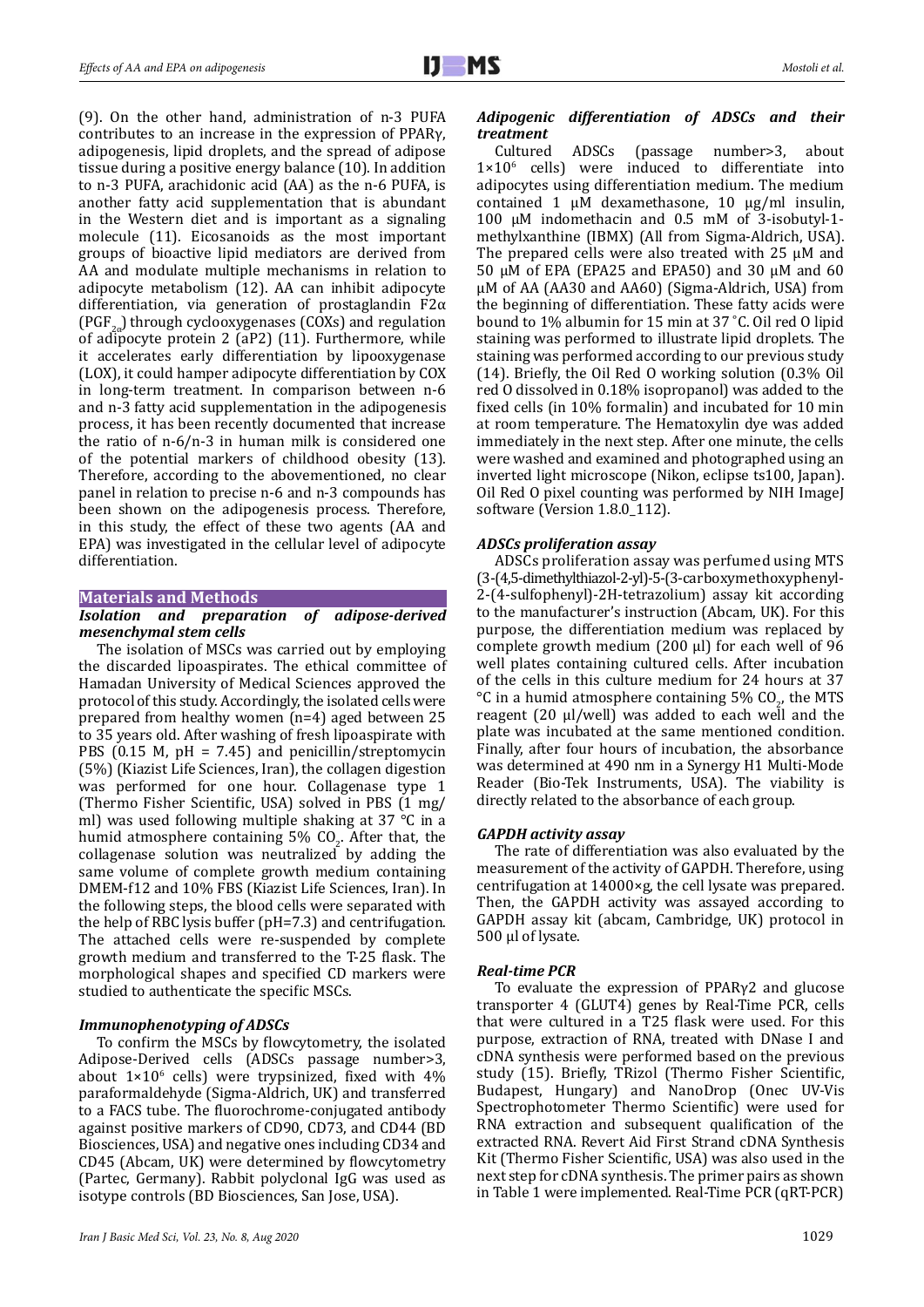| Gene name          | Primer sequence                 | Product size (bp) | Ta | Accession number |
|--------------------|---------------------------------|-------------------|----|------------------|
| PPARv <sub>2</sub> | Forward CTATTGACCCAGAAAGCGAT    | 210               | 54 | NM 005037        |
|                    | Reverse CGTAATGTGGAGTAGAAATGC   |                   |    |                  |
| GLUT4              | Forward AGGATCGGTTCTTTCATCTTCGC | 98                | 59 | NM 001042        |
|                    | Reverse GTTCCCCATCTTCGGAGCCTA   |                   |    |                  |
| <b>RPII</b>        | Forward GCACCATCAAGAGAGTCCAGT   | 81                | 57 | NM 000937        |
|                    | Reverse ATTTGATGCCACCCTCCGTCA   |                   |    |                  |

**Table 1.** Primer sequences used in this study for gene expression analysis

was performed using SYBR green qPCR mastermix via LightCycler® 96 System, (Roche, Germany). The relative gene expression was finally measured using the comparative cycle threshold (Cq) 2<sup>-(∆∆Cq)</sup> method versus RPII gene expression as a house-keeping gene.

# *Western blot*

Briefly, the cells cultured in 60 mm dishes were detached by scraping and then lysed by radioimmunoprecipitation assay (RIPA) buffer (Santa Biotechnology, inhibitors (Sigma Aldrich, MO). The total protein concentration was determined by BCA Protein Assay kit (Kiazist Life Sciences, Iran) and was heated for denaturation at 100 °C for 5 min. The electrophoretic separation of the protein (50 µg protein from each group) was carried out using sodium dodecyl sulfatepolyacrylamide gel electrophoresis (SDS-PAGE) in 10% gel under reducing conditions. After that, the separated proteins were transferred onto nitrocellulose membrane using semi-dry transfer membrane systems (Cleaver scientific, Warwickshire, United Kingdom). The membranes were then washed in TBS buffer, blocked by 3% BSA in TBST buffer for 2 hr, incubated with primary antibodies overnight at  $4 \degree C$  and secondary antibody for one hour. The signal was detected with an enzymelinked chemiluminescence detection system (Kiazist Life Sciences, Iran). The primary antibodies (diluted in TBST buffer) were as follow: goat polyclonal anti-PPAR $\gamma_2$  (1:500), anti-GLUT4 (1:1000) and anti-cofilin (1:500) antibody, and secondary antibody was HRPconjugated anti-goat antibody (diluted in TBST buffer; 1:10000), (All Santa Cruz Biotechnology, USA). The TBS buffer included 20 mM Tris HCl, and 500 mM NaCl (pH=7.4), and the TBST buffer included 20 mM Tris HCl, 500 mM NaCl, and 0.5% Tween 20 (pH=7.4).

# *Statistical analysis*

Cells obtained from four donors were examined as triplicate in two independent experiments. The results were analyzed using one-way ANOVA followed by *post hoc* Tukey's test. All results were presented as mean±SEM of three independent experiments and *P*-values less than 0.05 were considered as statistically significant. The plot was designed using GraphPad Prism version 6.0 (GraphPad Software, San Diego-USA).

# **Results**

# *Human ADSCs immunophenotyping characterization*

The both positive (CD73, CD105, and CD29) and negative (CD34 and CD45) markers of MSCs were analyzed by flowcytometry. Accordingly, population of



100

te:  $R<sup>1</sup>$ 

Figure 1. Flow cytometric analysis of exposed CD markers at 3<sup>rd</sup> passage. As it observed, the cells express low level of CD34 and CD45 (3.7% and 6.18% respectively), and high level of CD44, CD73, and CD90 (90.22%, 95.31%, and 85.66%). FITC: Fluorescein isothiocyanate. PE: phycoerythrin

MSCs phenotype were confirmed with high expression of CD73, 95.31%; CD105, 90.22% and CD29, 85.66% and low expression of CD34, 3.7% and CD45, 6.18% (Figure 1).

# *MTS assay*

As is shown in Figure 2, the growth and proliferation of cells did not significantly increase until the seventh day of the induction period. With the continuation of the induction and enhancement of the adipogenic process, the growth rate of the cells was decreased. Cell growth of AA and EPA treated groups on day 14 was significantly lower than the control group, and the growth of these cells in the treated group with EPA50 was significantly lower than the rest of the groups (*P*<0.01).

# *Oil red O determination of ADSCs differentiation*

After 14 days of induction, the morphology of the control group was changed from the spindle shape of ADSCs to oval shape of adipocyte. Moreover, a higher increase in fat accumulation and lipid droplet was observed in all treatment groups, which was significant in the AA groups compared to the control (*P*<0.025 *v.s* AA30 and *P* =0.001 *v.s* AA60) (Figure 3). So, the AA and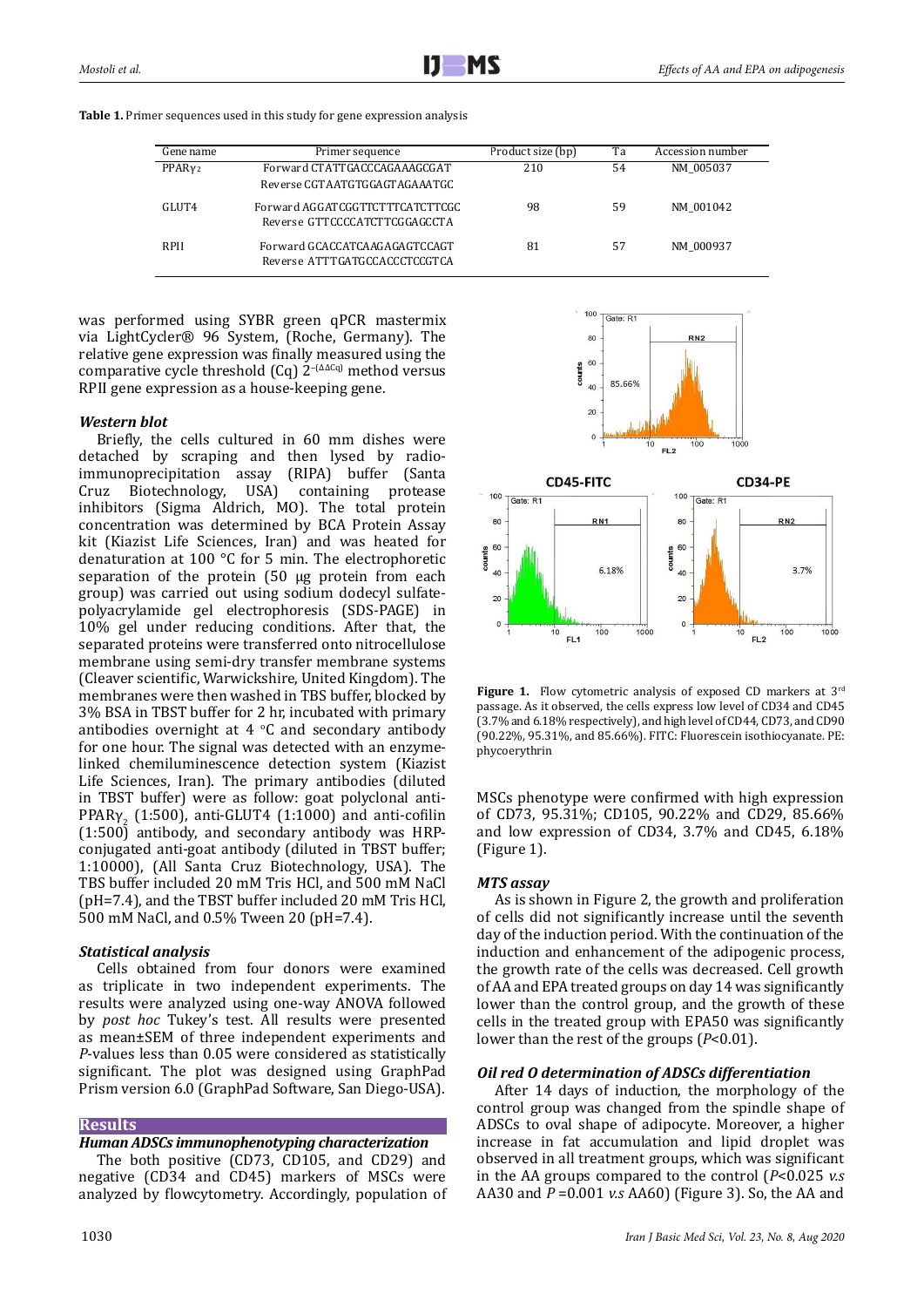

**Figure 2.** The MTS assay of cells in day 7 and 14 of differentiation. While the cell growth and viability showed no significant changes between all groups on 7<sup>th</sup> day of differentiation, the significant lower viability and growth are observed in treated groups versus control group on 14th day of differentiation. ## *P*<0.01 versus control and ### *P*<0.05 versus control. Results are presented as mean±SEM of three independent experiments

AA: Arachidonic acid; EPA: eicosapentaenoic acid; MTS: 3-(4,5-dimethylthiazol-2-yl)-5-(3-carboxymethoxyphenyl)-2-(4-sulfophenyl)-2H-tetrazolium

EPA groups were differentiated to adipocyte almost more than the control group. Therefore, lipid droplets were observed in all groups with varying degrees. This suggests that the pathway for the induction of cells to adipocyte has occurred in all groups. The similar rate of adipogenicity between AA and EPA groups were found in the early days of differentiation. Subsequently, with the daily observation of cells during the fourteen days of induction, the rate of adipogenicity in different groups of AA, especially at higher concentrations, seemed to be more pronounced.

#### *GAPDH activity*

The results of enzyme activity assay are shown in Figure 4. As indicated in the diagram, while no significant changes in EPA25 and EPA50 groups were observed compared to the control group, the enzyme activity in



**Figure 4.** GAPDH activity assay in control, AA and EPA groups. Compared with control group, significant higher GAPDH activity was found in AA30 and AA60 groups. In AA60 group significant higher GAPDH activity was observed compared with AA30 group. Data are shown as mean±SD. # *P*<0.001 versus control. \**P*<0.001 and \*\**P*<0.01 (between treatment groups). Results are presented as mean±SEM of three independent experiments.

GAPDH: glycalaldehyde-3-phosphate dehydrogenase; AA: Arachidonic acid; EPA: eicosapentaenoic acid GLUT4: glucose transporter 4



**Figure 3.** Oil red O staining of the cells of control, AA30, AA60, EPA25 and EPA50 groups. The lipid droplets stained with red color in counterstained blue color are observed. The higher increase in fat accumulation and lipid droplet was seen in AA30 and AA60 group compared with control and EPA groups. Magnification of 100X at room temperature ## *P*<0.01 versus control and ### *P*<0.05 versus control AA: Arachidonic acid; EPA: eicosapentaenoic acid

the AA30 and AA60 groups was significantly higher than the control group (*P*<0.001). Interestingly, the higher concentration of AA  $(60 \mu M)$  showed a significantly higher GAPDH activity as compared to lower AA treatment (30 µM) (*P*=0.005) and cells treated with EPA25 and EPA50 (*P* <0.001). This indicates that the concentrations of the omega-6 were effective in increasing the activity of this enzyme and that the omega-3 supplementation did not have any significant effect.

### *Gene expression analysis*

As it is shown in Figure 5, the fold change expression of PPAR $\gamma_{2'}$  as the main marker of adipogenesis, was



**Figure 5.** Gene expression of PPARγ2 (A) and GLUT4 (B) in AA and EPA groups. There was a significant increase in gene expression of PPARγ2 in AA30, AA60 and EPA50 groups. Gene expression of PPARγ2 in AA60 group was significantly higher than in EPA25 and EPA50 groups (*P*<0.05). Gene expression of GLUT4 in all AA and EPA groups is significantly higher than control group (*P*<0.05). Gene expression of GLUT4 in AA60 group is significantly higher than EPA25 and EPA50 groups (*P*<0.05). Data are shown as mean±SD. # *P*<0.001 versus control. ## *P*<0.01 versus control. ###*P*<0.05 versus control. \**P*<0.001, \*\**P*<0.01, and \*\*\**P*<0.05 (comparing between treatment groups). Results are presented as mean±SEM of three independent experiments

PPARγ2: peroxisome proliferator-activated receptor γ2; AA: Arachidonic acid; EPA: eicosapentaenoic acid; GLUT4: glucose transporter 4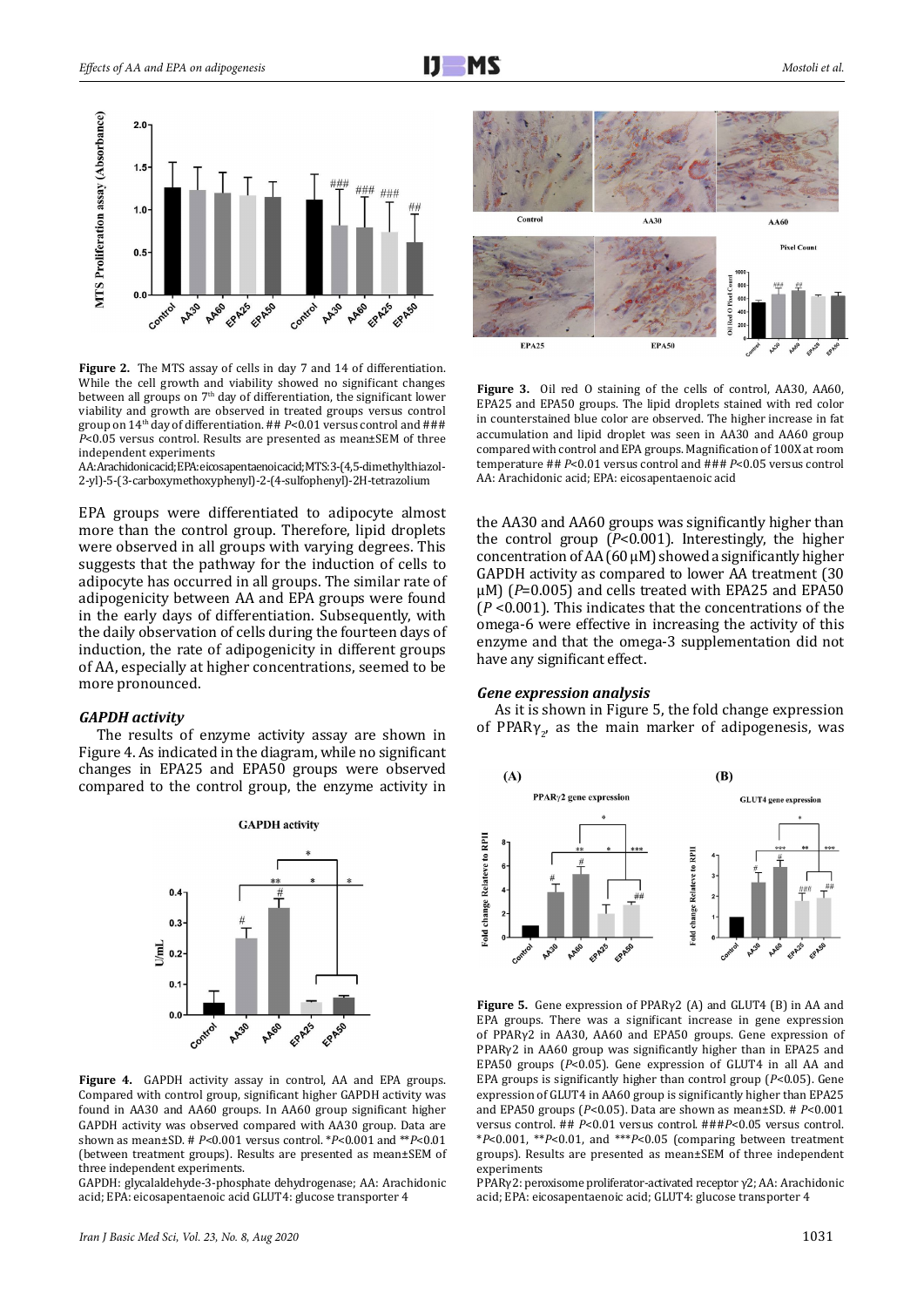

**Figure 6.** Protein expression of PPARγ2 and GLUT4 in AA and EPA groups by western blot. There was a higher protein level of PPARγ2 and GLUT4 in AA60 group versus control and the other treatment groups. Cofilin was used as a reference protein

PPARγ2: peroxisome proliferator-activated receptor γ2; AA: Arachidonic acid; EPA: eicosapentaenoic acid GLUT4: glucose transporter 4

significantly higher in all intervention groups (omega-3 and omega-6) than control groups (except the groups treated with 25 µM of EPA) (*P*<0.001 in AA30 and AA 60 versus control and *P*=0.001 in EPA50 versus control). In comparison between AA and EPA treated groups, significant higher  $PPARY<sub>2</sub>$  expression was observed in the AA60 group compared to both EPA25 and EPA50 groups (*P*<0.001). Treating cells with a lower concentration of AA (AA30) also led to the expression of significantly more PPAR $\gamma$  in these groups than different concentrations of EPA (*P*<0.001 *vs* EPA25 and *P*=0.038 *vs* EPA50). Subsequently, the expression of GLUT4 as another indicator of adipogenesis showed a significant increase in all treatment groups than the control group (*P*<0.001 in AA30 and AA60 *vs* control, *P*=0.016 in EPA25 and *P*=0.004 in EPA50 *vs* control). This issue shows the effect of omega-3 and omega-6 fatty acids on the induction of adipogenesis and the expression of the lipid metabolite marker, GLUT4. Additionally, treatment with AA60 and AA30 showed a significant increase in gene expression of GLUT4 compared to treatment with EPA25 and EPA50 (*P*<0.001 in the AA60 *vs* EPA25 and EPA50 and *P*= 0.004 in the AA30 *vs* EPA25 and *P*= 0.018 *vs* EPA50). Interestingly, the increase in EPA concentration did not show a significant change in the expression of GLUT4 gene, but higher AA concentrations than the lower concentration of this fatty acid significantly increased the expression of GLUT4 (*P*=0.024).

# *Protein expression of GLUT4 and PPARγ2 are concurrent with their gene expression*

Protein expression of PPAR<sub>Y</sub><sub>2</sub> was higher in both AA (AA30 and AA60) treated groups than those of the control group and EPA treated groups (EPA25 and EPA50), (Figure 6). Similar results were observed for GLUT4 gene expression; however, there was no significant difference in the level of GLUT4 protein between two EPA groups (EPA25 and EPA50). The level of proteins was consistent with the results of the gene expression, indicating that the expression of genes has led to the protein stage.

# **Discussion**

Multiple pathways related to adipogenicity have been concerned recently. So, the differentiation of MSCs into

adipocytes can be affected by a variety of endogenous and exogenous compounds. Among all the exogenous compounds, long-chain polyunsaturated fatty acids (LC-PUFA) are the most important, since some omega-6 (n-6) and omega-3 (n-3) PUFA are termed as "essential". Thus, according to the necessity of these supplementations, their effects on adipogenesis have been considered. They can be converted to longer unsaturated fatty acids with different structure and function by common similar pathways. Moreover, they regulate different biological processes such as inflammation, differentiation, and tumorigenesis (16, 17). However, they may be involved in the different mechanism of cellular metabolism related to adipogenesis. Accordingly, the probability of lifethreatening effects of the high ratio (>10:1) of omega-6/ omega-3 in the Western diet has been considered (18). In confirmation, the adjusted production of lipid compounds and inflammatory cytokines was observed in animal models that consumed a high-ratio omega-6 / omega-3 ration. (19, 20). However, their contrasting effect on adipogenesis and the trend of obesity has also been expressed (4, 5, 10). Therefore, in order to clarify these effects, two different concentrations of AA and EPA were used.

In our study, a significant decrease in proliferation in cells treated with two concentrations of AA and EPA was observed. The adipocytes differentiation occurs in two important stages of mitotic clonal expansion (MCE) and adipogenesis, which leads to the expression of the inducible genes of the adipocytic phenotype. This process occurs within two days of induction. By inhibiting cell growth in the MCE stage, PUFA has been shown to block adipogenesis and begin the process of apoptosis or cell necrosis (9). In the present study, the growth arrest and decreased cell survival did not occur during the first 7 days of differentiation, but this trend was observed on the  $14<sup>th</sup>$  day of this process. Other studies also demonstrated the anti-proliferative effects of PUFA in many cell lines (21, 22).

In order to show the adipogenicity rate after 14 days, the oil red O staining was performed that showed more adipogenesis in cells treated with AA30 and AA60 (omega 6) compared to those treated with EPA (omega-3). It should be noted that staining of the lipid droplets is only related to the later stages of adipogenesis, while differences in fat droplets and their number were observed during the 14 days of intervention. In early studies relating to the effect of DHA (as an EPA product) on 3T3-L1 cells, adipogenic inhibition and fat production were shown to increase with DHA concentration (9). Also in other studies, the role of linoleic acid in controlling adipogenesis was expressed (6, 7). This diversity of the results observed in our findings and other studies in relation to the effects of various types of omega-3 and omega-6 compounds express the complexity of the effects of different types of omega-3s and omega-6s on this process. Also, it has been reported that DHA (omega-3) has greater anti- glyceroneogenesis effect than EPA (omega-3) (23). Another study also suggested that AA induces adipogenesis, but DHA and EPA inhibit adipogenesis in MSCs (24). However, in another study, AA inhibited the differentiation of adipocytes by producing PGF2α and regulating protein 2 adipocyte (aP2) (11).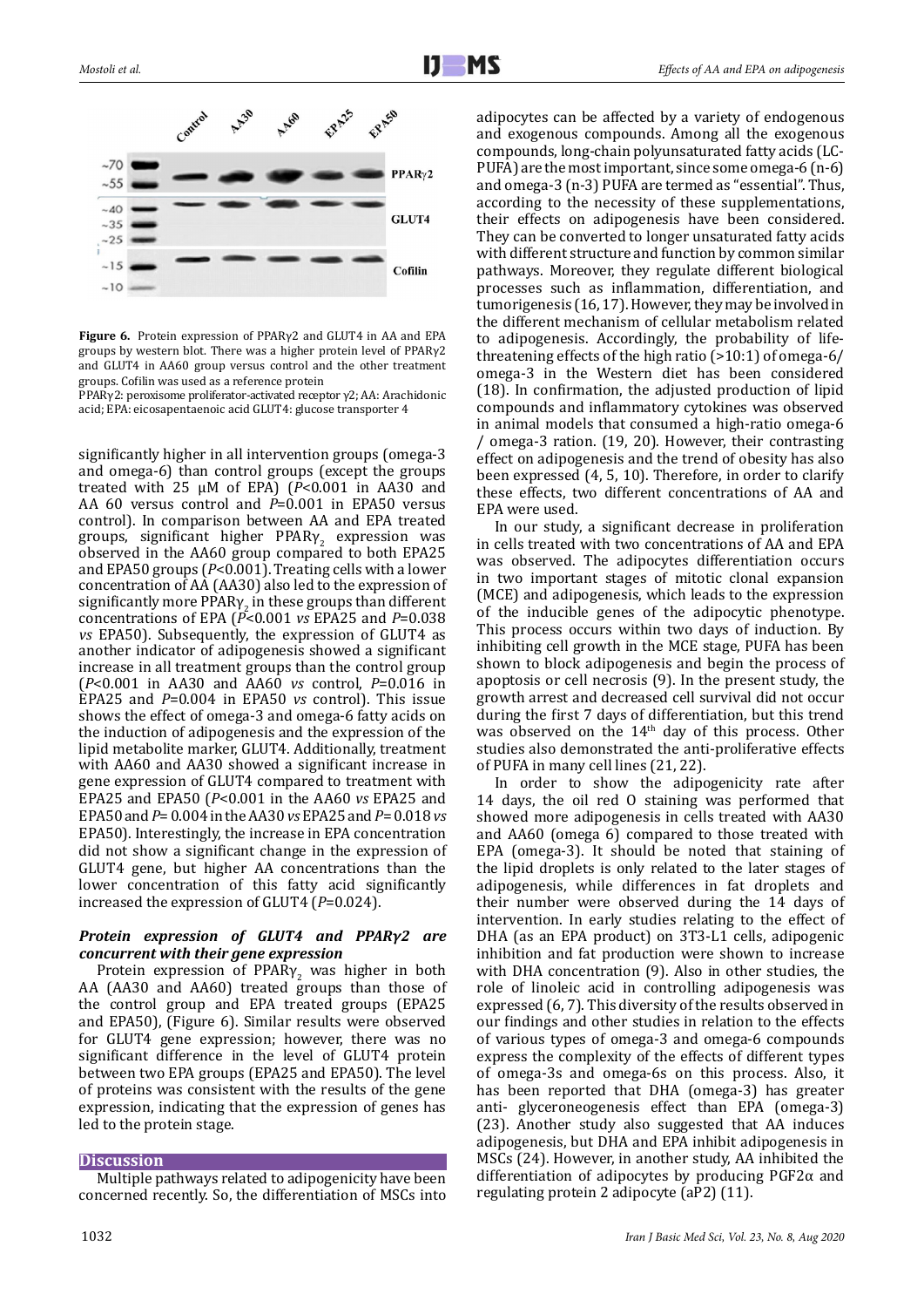Subsequently, in our study, morphological changes in adipogenesis were also evident in the change of GAPDH activity as an end marker. However, cells treated with AA showed higher activity of the GAPDH enzyme, indicating a high level of adipogenicity in these cells. GAPDH is an intermediate enzyme in the pathway of glycolysis that stimulates the production of pyruvate and produces acetyl-co-carboxylase, which is essential for lipogenesis. Interestingly, the changes in GAPDH activity in the EPA group were significantly lower than AA group, so the treatment of cells with EPA did not change the activity of GAPDH compared to the control group. This adipogenic process was also evaluated at the gene and protein expression levels of the PPARγ2, which in the AA group was more than EPA. This higher GLUT4 gene and protein expression in AA-treated cells, compared to the types of EPA, indicated the need for glyceroneogenesis in these cells when differentiated into adipocytes. The positive effect of Omega-3 PUFA on the induction of GLUT4 expression was also observed in a previous study (25). DHA and EPA oxidize fatty acids by activating PPARα and can stimulate UCP-2 expression in adipose tissue (25). As a result, the types of omega-3s and omega-6s reduced the synthesis of fatty acids by inhibiting SREBP-1 in the liver (26). Therefore, it has been shown that the intervention in the process of differentiation and increase in the number of adipocytes occurs in at least two paths. One by inhibiting at the MCE stage and the latter by inhibiting lipid accumulation in adipocytes and inducing apoptosis. In our study, as noted, unlike the effect of AA in stimulating adipogenesis within 14 days, the effect of EPA on this process was either ineffective or had a negligible positive effect.

The importance of AA in inducing adipogenesis was also reported at concentrations of 20  $\mu$ M and 40  $\mu$ M (27). In the present study, other concentrations of 30 µM and 60 µM of AA have also stimulated adipogenesis, which in fact confirmed the previous conceptions associated with the effect of AA on adipogenesis. In another study, 10 µM of AA inhibited adipogenesis by increasing the cAMPelevating agents during the MCE phase (28). Therefore, the effects of AA on adipogenesis appear to occur in the advanced phase of the adipogenic process. It has been argued that PUFA-rich diets express adipogenic specificity factors, C/EBPα, and PPARγ2, and induce adipogenic differentiation (29). However, this effect was lower in rodent diets in n-3 PUFA supplements than in n-6s (30). The important point in our study is the use of physiological concentrations that was consistent with the *in vivo* results of some studies [30] and contrary to other studies (8).

## **Conclusion**

AA has an agonistic effect on the expression of adipogenic genes and showed an important role in adipogenesis comparing to the omega-3 fatty acid effect. It is conferred that when the cell needs to activate the lipogenic pathways, the effect of AA results in the production of ligands that ultimately increases PPARγ and adipogenesis and metabolic markers such as GLUT4. However, EPA, as an omega-3 PUFA, had a minimal stimulatory effect on the adipogenesis process within 14 days. So, the differences in the concentration of fatty acids in this study with others, the type of fatty acids used, and the duration of adipogenesis produced different results. Therefore, the mechanisms of the effects of EPA and AA in adipogenesis need to be cleared in more detail.

#### **Acknowledgment**

The authors are grateful to Hamadan University of Medical Sciences. The results described in this paper were part of student thesis (RM) (No 950221670).

#### **Conflict of Interest**

The authors declare that they have no competing interests.

## **References**

1. Klöting N, Blüher M. Adipocyte dysfunction, inflammation and metabolic syndrome. Rev Endocr Metab Dis 2014; 15:277- 287.

2. Qian SW, Li X, Zhang YY, Huang HY, Liu Y, Sun X, *et al*. Characterization of adipocyte differentiation from human mesenchymal stem cells in bone marrow. BMC Dev Biol 2010; 10:1-11.

3. McDougald OA, Lane MD. Transcriptional regulation of gene expression during adipocyte differentiation. Annu Rev Biochem 1995; 64:345-373.

4. Kliewer SA, Sundseth SS, Jones SA, Brown PJ, Wisely GB, Koble CS, *et al.* Fatty acids and eicosanoids regulate gene expression through direct interactions with peroxisome proliferator-activated receptors α and γ. Proc Natl Acad Sci 1997; 94:4318-4323.

5. Lehmann JM, Moore LB, Smith-Oliver TA, Wilkison WO, Willson TM, Kliewer SA. An antidiabetic thiazolidinedione is a high affinity ligand for peroxisome proliferator-activated receptor γ (PPARγ). J Biol Chem 1995; 270:12953-12956.

6. Brodie AE, Manning VA, Ferguson KR, Jewell DE, Hu CY. Conjugated linoleic acid inhibits differentiation of pre-and postconfluent 3T3-L1 preadipocytes but inhibits cell proliferation only in preconfluent cells. J Nutr 1999; 129:602-606.

7. Kang K, Liu W, Albright KJ, Park Y, Pariza MW. Trans-10, cis-12 CLA inhibits differentiation of 3T3-L1 adipocytes and decreases PPARγ expression. Biochem Bioph Res Co 2003; 303:795-799.

8. Wang YC, Kuo WH, Chen CY, Lin HY, Wu HT, Liu BH, *et al.* Docosahexaenoic acid regulates serum amyloid A protein to promote lipolysis through down regulation of perilipin. J Nutr Biochem 2010; 21:317-324.

9. Kim HK, Della-Fera M, Lin J, Baile CA. Docosahexaenoic acid inhibits adipocyte differentiation and induces apoptosis in 3T3-L1 preadipocytes. J Nutr 2006; 136:2965-2969.

10. Oster RT, Tishinsky JM, Yuan Z, Robinson LE. Docosahexaenoic acid increases cellular adiponectin mRNA and secreted adiponectin protein, as well as PPARγ mRNA, in 3T3- L1 adipocytes. Appl Physiol Nutr Metab 2010; 35:783-789.

11. Nikolopoulou E, Papacleovoulou G, Jean-Alphonse F, Grimaldi G, Parker MG, Hanyaloglu AC, *et al*. Arachidonic aciddependent gene regulation during preadipocyte differentiation controls adipocyte potential. J lipid Res 2014; 55:2479-2490.

12. Yin H, Zhou Y, Zhu M, Hou S, Li Z, Zhong H, *et al*. Role of mitochondria in programmed cell death mediated by arachidonic acid-derived eicosanoids. Mitochondrion 2013; 13:209-224.

13. Van den Berg JF, Neven AK, Tulen JH, Hofman A, Witteman JC, Miedema HM, *et al*. Actigraphic sleep duration and fragmentation are related to obesity in the elderly: the Rotterdam Study. Int J Obes 2008; 32:1083-1090.

14. Goudarzi F, Sarveazad A, Mahmoudi M, Mohammadalipour A, Chahardoli R, Malekshah OM, *et al*. Combined effect of